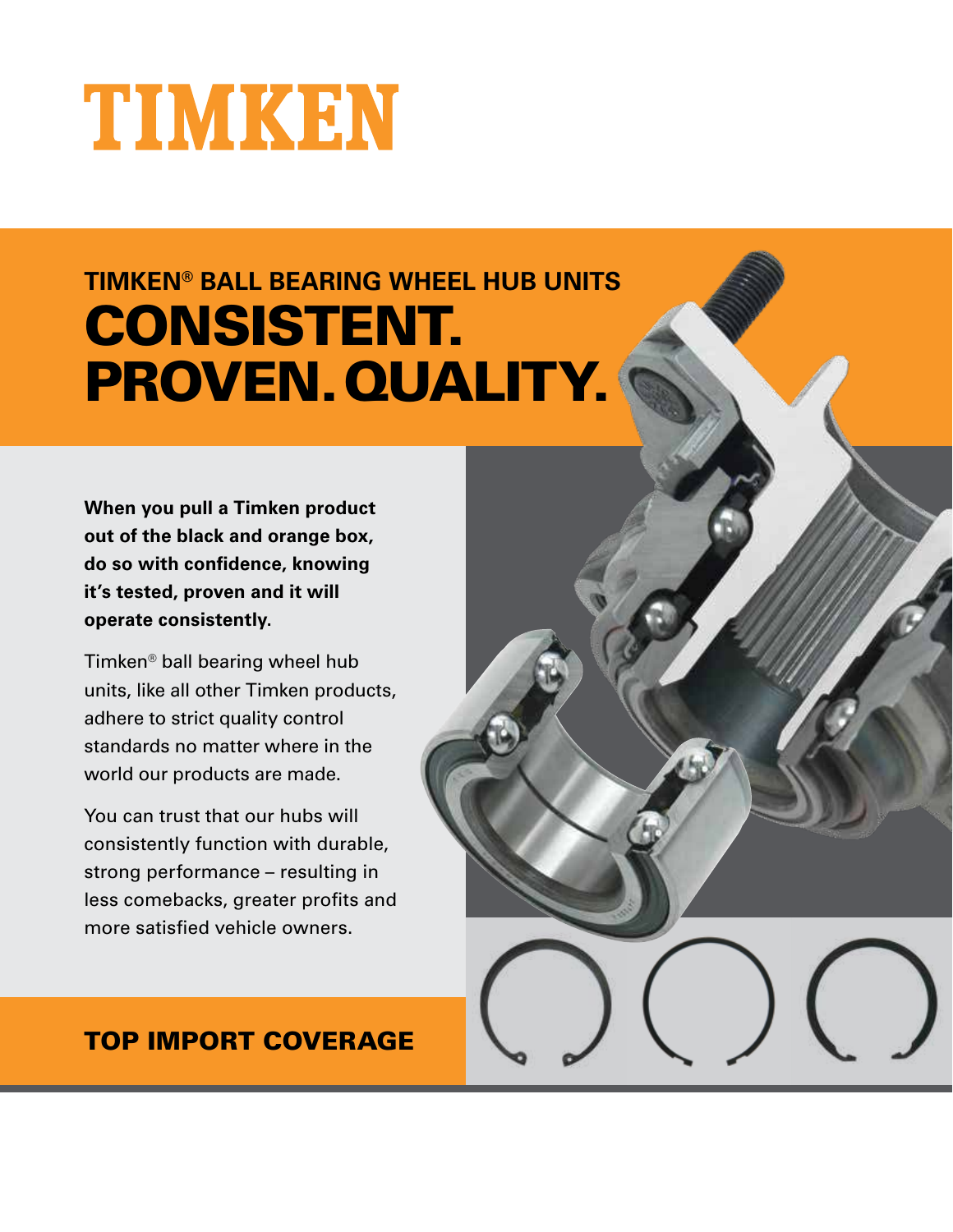## **TOP IMPORT VEHICLES AND PART NUMBERS**

| <b>MAKE/MODEL</b>     |                                                   | <b>YR RANGE</b> | <b>FRONT</b> | <b>FRONT CLIP</b>             | <b>REAR</b>                        |                  |
|-----------------------|---------------------------------------------------|-----------------|--------------|-------------------------------|------------------------------------|------------------|
| <b>Toyota Camry</b>   |                                                   | 2012-2017       | 510063       | RET50                         | HA590429 (left); HA590424 (right)  |                  |
|                       |                                                   | 2004-2011       | 510063       | RET50                         | HA590460 (left); HA590450 (right)  |                  |
| Nissan Altima         |                                                   | 2007-2018       | HA590252     |                               | HA590253                           |                  |
| <b>Honda Civic</b>    | US Built                                          | 2013-2015       | WB000052     | RET78                         | HA590532                           |                  |
|                       | Canada Built                                      | 2013-2015       | WB000052     | RET78                         | HA590528                           |                  |
|                       | Hybrid FWD; Hybrid-L FWD                          | 2013-2015       | WB000052     | RET78                         | HA590527                           |                  |
| <b>Toyota RAV4</b>    | <b>FWD</b>                                        | 2006-2018       | HA590168     |                               | HA590173                           |                  |
|                       | AWD                                               | 2006-2018       | HA590168     |                               | HA590201                           |                  |
| Honda CR-V            | <b>FWD</b>                                        | 2012-2016       | WB000020     | RET97                         | HA590457                           |                  |
|                       | AWD                                               | 2012-2016       | WB000020     | RET97                         | HA590461                           |                  |
| <b>Honda Accord</b>   | Hybrid, FWD; Hybrid Touring, FWD,<br>Plug-in, FWD | 2016-2017       | WB000072     | RET97                         | HA590635                           |                  |
|                       |                                                   | 2014-2015       | WB000072     | RET97                         | HA590484                           |                  |
|                       |                                                   | 2013-2015       | WB000072     | RET97                         | HA590640                           |                  |
| <b>Toyota Corolla</b> |                                                   | 2003-2018       | 510070       | <b>RET188</b>                 | HA590305                           |                  |
|                       | Front bearing and hub kit                         | 2003-2018       | HA590498     |                               |                                    |                  |
| <b>Nissan Rogue</b>   |                                                   | 2008-2013       | HA590278     |                               |                                    |                  |
|                       | FWD from 11/2012                                  | 2012-2013       | HA590278     |                               | HA590557                           |                  |
|                       | FWD thru 11/2012                                  | 2008-2012       | HA590278     |                               | HA590565                           |                  |
|                       | AWD from 11/2012                                  | 2012-2013       | HA590278     |                               | HA590558                           |                  |
|                       | AWD thru 11/2012                                  | 2008-2012       | HA590278     |                               | HA590564                           |                  |
|                       | AWD                                               | 2014-2018       | HA590554     |                               | HA590564                           |                  |
|                       | <b>FWD</b>                                        | 2014-2018       | HA590554     |                               | HA590565                           |                  |
| Hyundai Elantra       | FWD, 4-wheel ABS                                  | 2007-2012       | WB000014     | RET55                         | 512340                             |                  |
|                       | FWD, non-ABS                                      | 2008 & 2010     | WB000014     | RET55                         | 512410                             |                  |
|                       |                                                   | 2011-2016       | WB000014     | RET55                         | HA590455                           |                  |
| Hyundai Sonata        | Sonata; Hybrid, FWD; Hybrid<br>Limited, FWD       | 2013-2015       | WB000073     | RET70                         | HA590441                           |                  |
|                       |                                                   | 2015-2018       | HA590613     |                               | HA590614                           |                  |
| <b>Toyota Tacoma</b>  |                                                   |                 | Front        | <b>Front Seal</b>             | Rear                               | <b>Rear Seal</b> |
|                       | Pre Runner RWD                                    | 2005-2018       | BM500007     | 710477                        | 512294 (left); 512295 (rear right) |                  |
|                       | 4WD                                               | 2005-2017       | BM500007     | 710573 (inner); 710477 (rear) | 512294 (left); 512295 (rear right) | 225875           |
|                       | Base RWD                                          | 2005-2015       | WB000001     | SL260021 (outer)              | 512294 (left); 512295 (rear right) | 225875           |
| Mazda CX-5            | AWD                                               | 2013-2018       | HA590493     |                               | HA590495                           |                  |
|                       | <b>FWD</b>                                        | 2013-2018       | HA590493     |                               | HA590496                           |                  |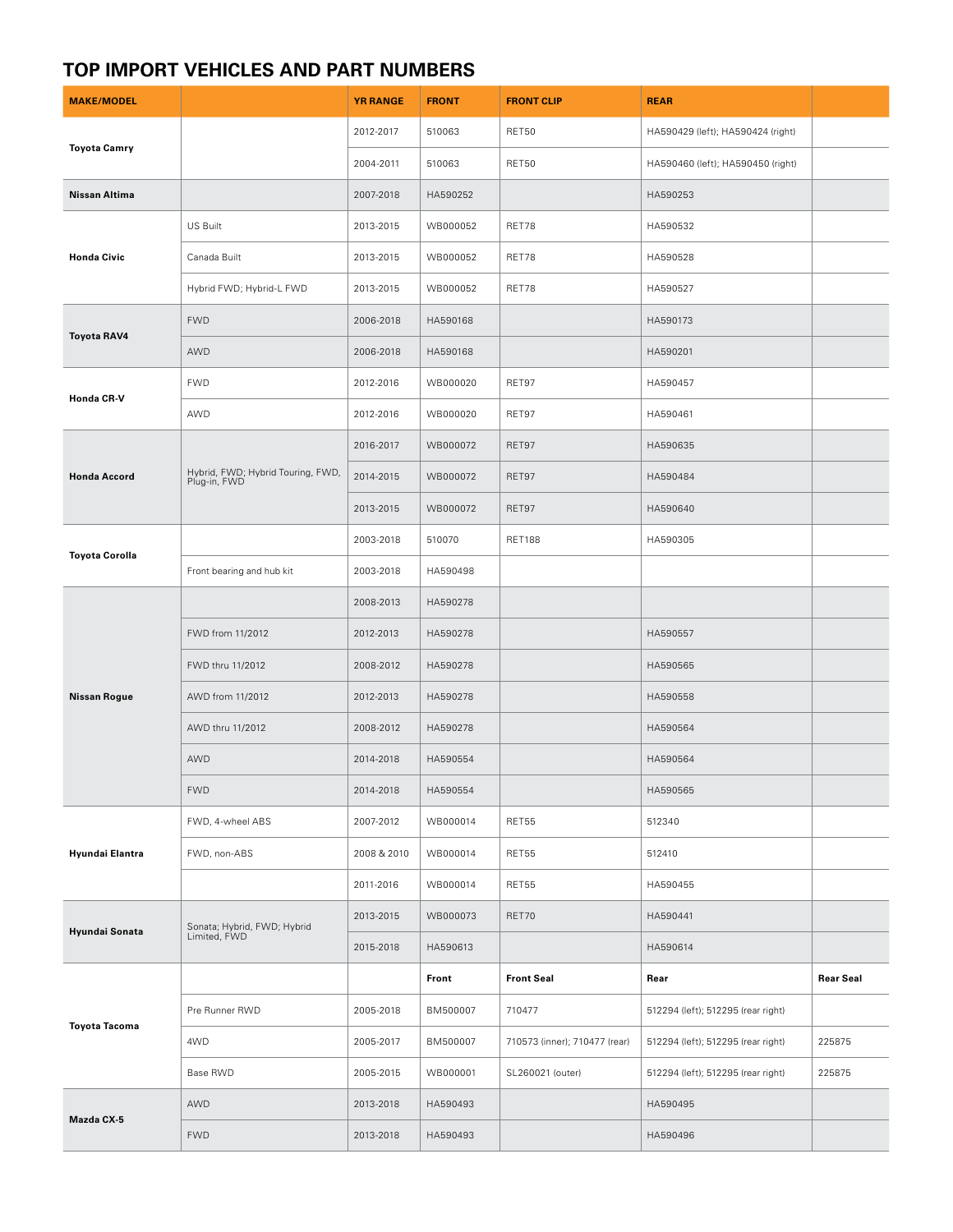| <b>MAKE/MODEL</b>        |                 | <b>YR RANGE</b> | <b>FRONT</b> | <b>FRONT CLIP</b> | <b>REAR</b>                       |  |
|--------------------------|-----------------|-----------------|--------------|-------------------|-----------------------------------|--|
| Subaru Outback           |                 | 2005-2014       | HA590315     |                   | HA590313                          |  |
|                          |                 | 2015-2018       | HA590150     |                   | HA590603                          |  |
| <b>Toyota Prius</b>      | Prius           | 2010-2018       | HA590411     |                   | HA590373                          |  |
|                          | Prius Plug-in   | 2012-2015       | HA590411     |                   | HA590373                          |  |
|                          | Prius Prime     | 2017-2018       | HA590411     |                   | HA590373                          |  |
| Nissan Sentra            |                 | 2013-2018       | HA590538     |                   |                                   |  |
| Kia Optima               | Optima          | 2014-2015       | WB000073     | RET70             | HA590441                          |  |
|                          |                 | 2011-2015       | 510034       | RET70             | HA590441                          |  |
| <b>Toyota Highlander</b> | Highlander      | 2014-2018       | WB000024     | RET212            | HA590363                          |  |
|                          | AWD             | 2008-2013       | WB000024     | <b>RET212</b>     | HA590363                          |  |
|                          | <b>FWD</b>      | 2008-2013       | WB000024     | <b>RET212</b>     | HA590368 (left); HA590287 (right) |  |
| <b>Subaru Forester</b>   | Forester        | 2014-2016       | HA590648     |                   | HA590522                          |  |
|                          |                 | 2017-2018       | HA590648     |                   |                                   |  |
| <b>Honda Odyssey</b>     | Odyssey         | 2011-2018       | HA590433     |                   | HA590432                          |  |
| <b>Honda Pilot</b>       | <b>FWD</b>      | 2009-2015       | HA590228     |                   | HA590345                          |  |
|                          | AWD             | 2009-2015       | HA590228     |                   | HA590229                          |  |
|                          | <b>FWD</b>      | 2016-2018       | WB000085     |                   | HA590636                          |  |
|                          | AWD             | 2016-2018       | WB000085     |                   | HA590639                          |  |
| Kia Soul                 | Soul            | 2010-2015       | WB000014     | RET55             | HA590548                          |  |
|                          | Soul EV         | 2015-2017       | WB000014     | RET55             | HA590548                          |  |
| Volkswagen Jetta         |                 | 2006-2018       | HA590106     |                   | 512319                            |  |
| <b>Toyota Sienna</b>     | AWD             | 2011-2018       | WB000024     |                   | HA590410                          |  |
|                          | <b>FWD</b>      | 2011-2018       | WB000024     |                   | HA590409                          |  |
| <b>BMW 3-Series</b>      | 320i            | 2013-2018       | HA590539     |                   | WB000069                          |  |
|                          | 320i X-Drive    | 2013-2016       | HA590540     |                   | WB000070                          |  |
|                          | 328D            | 2014-2018       | HA590539     |                   | WB000069                          |  |
|                          | 328D X-Drive    | 2014-2016       | HA590540     |                   | WB000070                          |  |
|                          | 328i            | 2012-2015       | HA590539     |                   | WB000069 (2012-2013)              |  |
|                          | 328i GT X-Drive | 2014-2016       | HA590540     |                   |                                   |  |
|                          | 328i X-Drive    | 2013-2016       | HA590540     |                   | WB000070                          |  |
|                          | 330i            | 2017-2018       | HA590539     |                   | WB000070                          |  |
|                          | 335i            | 2012-2015       | HA590539     |                   | WB000070                          |  |
|                          | 335i GT X-Drive | 2014-2016       | HA590540     |                   | WB000070                          |  |
|                          | 335i X-Drive    | 2013-2015       | HA590540     |                   | WB000070                          |  |